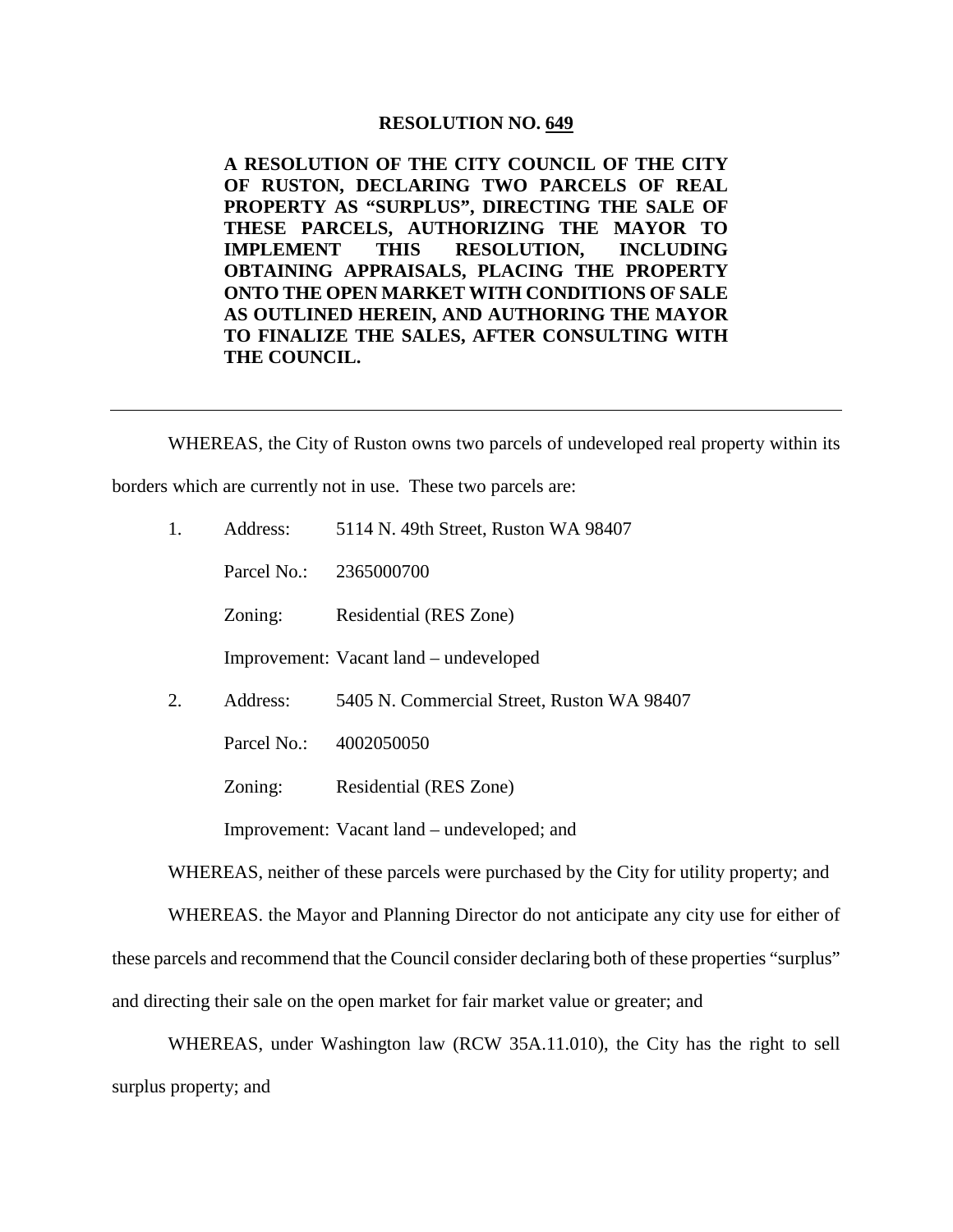WHEREAS, the City has complied with the State law requirement to allow the sale of surplus real property by holding a duly-noticed public hearing on March 7, 2107; and

WHEREAS, notice of the public hearing was published a minimum of 10 days (and no more than 25 days) prior to the hearing in the City's Official Newspaper and included the information required by State statute; and

WHEREAS, in addition to publishing notice in its official newspaper, the City also sent press releases about the public hearing to the Tacoma News Tribune and Tacoma Weekly and posted copies of the Notice on the Announcement Board at City Hall, at the Mary Joyce Community Center and on the City of Ruston Website; and

WHEREAS, the Council held the public hearing on March 7, 2017 and had discussion on the issue following the hearing; and

WHEREAS, the Council continued to consider and discuss this issue during the April 4, 2017 Council meeting; and

WHEREAS, following the public hearing and two Council discussions, and considering the public interest and welfare of the City of Ruston, the City Council has determined that the two parcels of real property described in this Resolution are not needed by the City at the present time and no future need or use is anticipated; and

WHEREAS, after considering the input of the City Planning Director, the City Council deems it in the public interest to require certain development conditions and timeline as part of the sale as described in this Resolution; and

WHEREAS, the City Council deems it in the public's best interest to authorize the Mayor to implement this resolution and to undertake the sale of these parcels on behalf of the City as described in this Resolution; **NOW, THEREFORE,**

2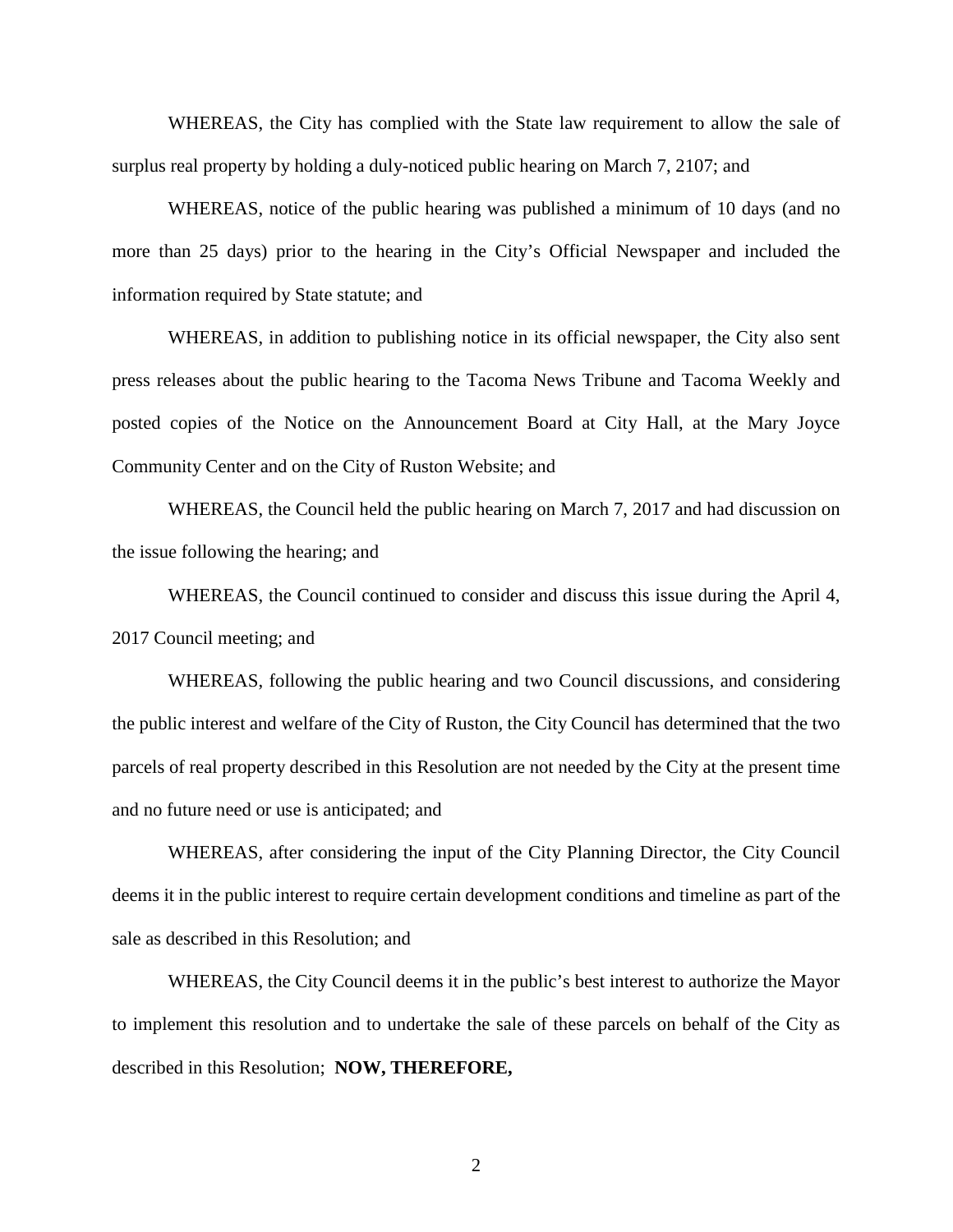## **THE CITY COUNCIL OF THE CITY OF RUSTON HEREBY RESOLVES AS FOLLOWS:**

**Section 1. Properties Declared Surplus.** The City Council hereby declares the following two parcels of real property as "surplus" to the City's needs.

| a. | Address:    | 5114 N. 49th Street, Ruston WA 98407       |
|----|-------------|--------------------------------------------|
|    | Parcel No.: | 2365000700                                 |
|    | Zoning:     | Residential (RES Zone)                     |
|    |             | Improvement: Vacant land – undeveloped     |
| b. | Address:    | 5405 N. Commercial Street, Ruston WA 98407 |
|    | Parcel No.: | 4002050050                                 |
|    | Zoning:     | Residential (RES Zone)                     |
|    |             | Improvement: Vacant land – undeveloped     |

## **Section 2. Mayor Authorized to Sell the Surplus Real Property with Conditions.** The

Mayor of Ruston is hereby authorized to take any and all appropriate acts to sell the property described above, including:

- a. Obtaining an appraisal of each property to establish fair market value.
- b. Placing the property onto the market and market it for sale. This authority includes the authority to hire a listing agent, if desired.
- c. As part of the marketing of the properties, the following conditions of sale shall be required of any purchaser:

Parcel 1: 5114 N. 49th Street, Ruston WA 98407

1. The City shall require that any home developed on this lot have a front porch of a minimum depth of 8-feet which is at least as half as wide as the overall width of the main structure.